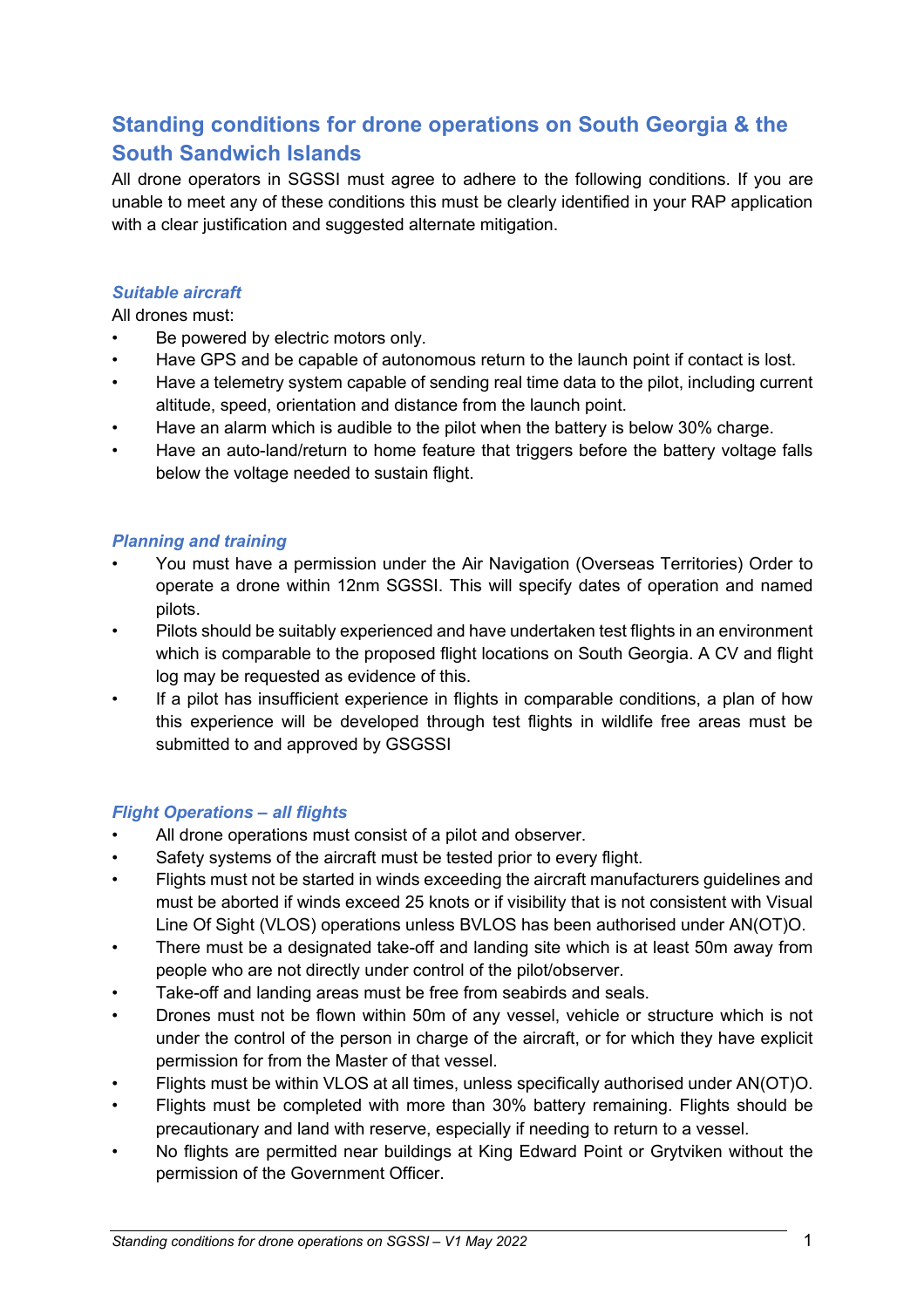- No flights are allowed over Prohibited Areas surrounding the whaling stations at Stromness, Leith, Husvik or Prince Olav Harbour unless specifically agreed with GSGSSI.
- In the event of a crash or unscheduled landing, every effort must be made to recover the drone unless in doing so would cause disturbance to wildlife or involve entry into a Prohibited Area or otherwise unsafe environment.
- Observers must be vigilant for disturbance to wildlife. Disturbance means a change in behaviour, such as groups of birds taking off, skuas paying attention to drone in flight, seals raising their heads or moving to the sea, penguins moving as a group.
- Other drone operators may be present at sites. In the event other parties are present, you must liaise to determine the scope of their permitted activities and if UAV flights are planned should liaise with each other prior to commencing operations to ensure that adequate systems are in place to monitor UAV path in relation to other aircraft, persons, vessels and structures for the purpose of avoiding collisions.

### *Landscape only flights – RAP category 1*

- Flights must be 200m (horizontal) from known colonies or observed aggregations of wildlife for take-off and the duration of flight.
- Flights must maintain horizontal distance of 200m from cliff edges where seabirds may nest.
- Minimum flight height of 80m Above Ground Level (AGL) to avoid disturbance of unseen wildlife.
- If disturbance to wildlife is noted by observers, the drone must be moved at least 200m away from this spot or the flight ceased.

# *Flights over wildlife – RAP category 2*

If you have need to fly directly over wildlife you must justify this in your RAP category 2 application and meet the following conditions:

- For flights over penguins and seals minimum height of 50m AGL
- For flights over flighted birds including albatross, shags, terns etc, initial flight height should be 100m AGL. If no disturbance is observed after a test flight, flight height can be incrementally reduced to a minimum of 50m AGL.
- Flight operations must be planned to minimise noise and changes of direction and speed over wildlife aggregation. Changes of direction or speed must be at least 50m outside the colony boundary.
- If disturbance to wildlife is noted by observers, the flight must be increased to 100m AGL or ceased.

# *Flights on the South Sandwich Islands*

NOTE: for flights on the South Sandwich Islands the above conditions apply but additional mitigation measures may be needed depending on the nature and extent of planed activities. These should be detailed in your RAP application and appropriate additional mitigation measures identified and agreed with GSGSSI